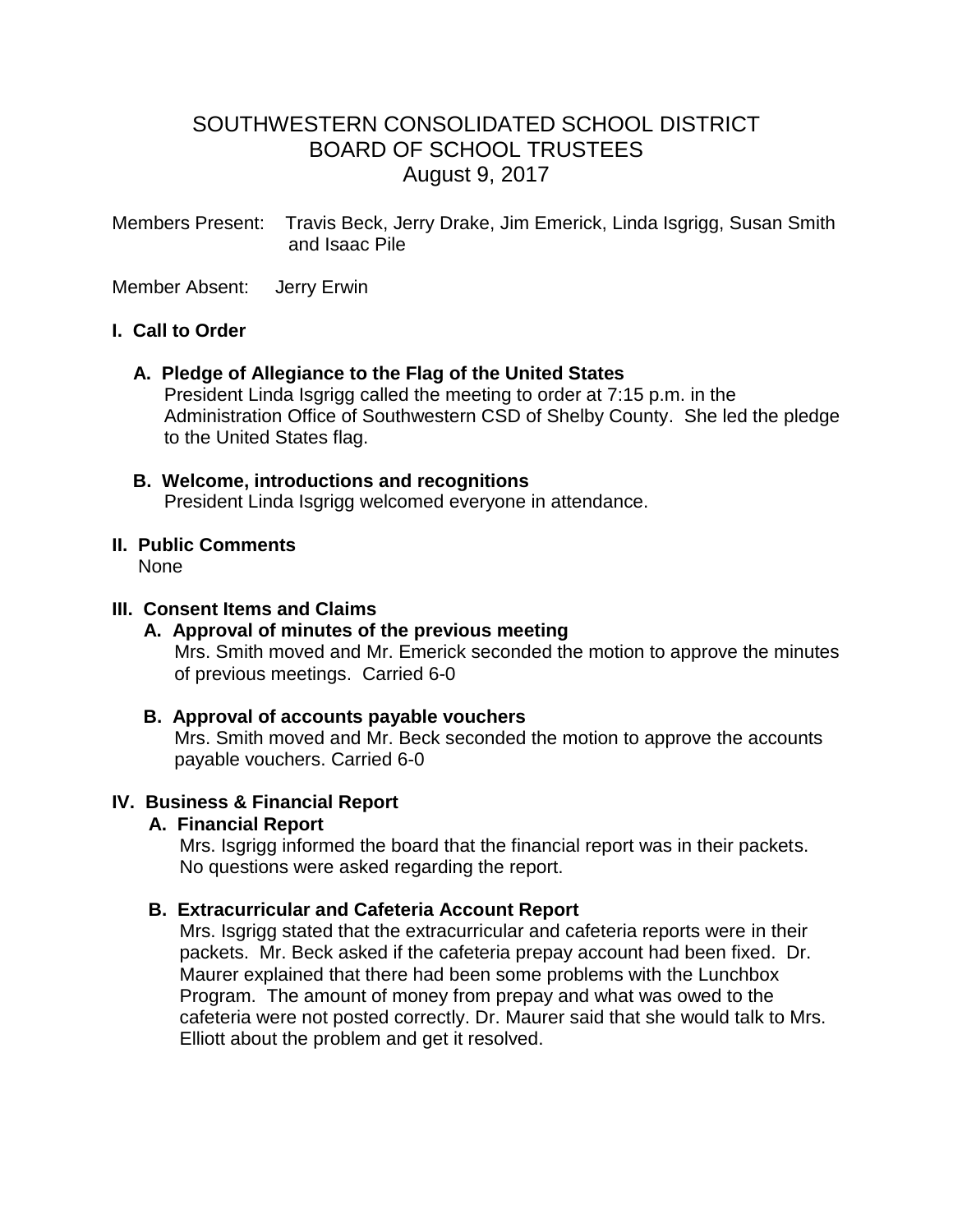#### **V. New Business**

 **A. Second Reading of the new, revised, replacement Neola policies Volume 29, No. 2 (including the June 2017 Tech Phase II & III), the new Small Unmanned Aircraft and the Special Update of July 2017, and the June 2017 Tech Phase II & III.** Mr. Emerick moved and Mrs. Smith seconded. Carried 6-0

#### **B. Recommend the acceptance of donations**

• \$50.00 from Mt. Auburn Christian Church for the Spartan Cupboard

Mr. Emerick moved and Mr. Isaac seconded. Carried 6-0

- **C. Recommend the adoption of a resolution to shift a portion of contractual bus costs to the bus replacement fund.** Mr. Beck moved and Mr. Pile seconded. Carried 6-0
- **D. Recommend appointment of a board member to attend ISBA/IAPSS Fall Conference on October 2nd and 3rd .** None of the board members volunteered.
- **E. Recommend approval for the superintendent to begin informal bargaining through September 14th and begin formal bargaining September 15th .** Mr. Beck moved and Mrs. Smith seconded. Carried 6-0
	- **F. Recommend the appointment of board representatives to the collective bargaining team.** Linda Isgrigg, Isaac Pile and Jim Emerick volunteered.

# **Other**

None

#### **VI. Reports & Presentations**

#### **A. Principal Reports**

 Mr. Chase spoke about the, "Every Student Succeed Act". He said that a general diploma would count as a dropout on the graduation rate. Mr. Chase said that we would do what is best for our kids and not worry about the school grade.

 Mr. Edwards told the board that school was off to a great start and enrollment was up. He stated that Ms. Madden, Preschool Teacher, has been a great addition to the staff. He also talked about the wonderful Southwestern community by describing an incident in which one of our students needed art supplies to complete an assignment and the supplies were given to the student by one of our bus drivers.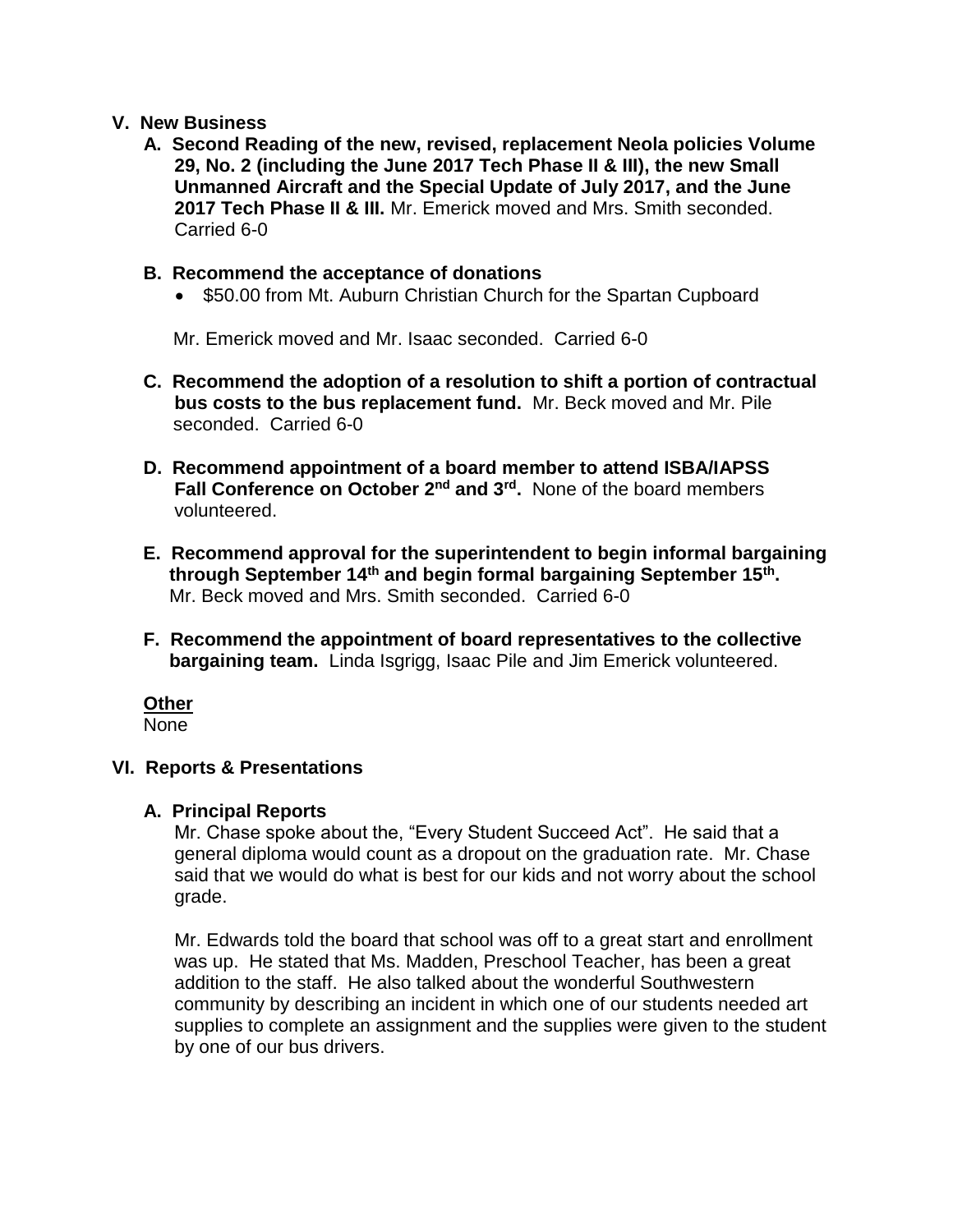### **B. Facilities/Maintenance Directors Report**

Mr. Cooper informed the board that groundbreaking on the Greenhouse would be held on Monday at 3:30 and everyone was invited to attend.

# **C. Superintendent Report**

 Dr. Maurer informed the board that enrollment was holding steady. Out of district enrollment has increased. Numbers are decreasing when we graduate our seniors and a smaller class comes into Kindergarten. Mrs. Chase will be looking into where our previous students are going and what we can do to increase enrollment.

# **VII. Personnel**

# **A. Staff Leaves/Resignations/Terminations**

- Resignation of Katie Finch as special education teacher
- Resignation of Ken Wilson as secondary math teacher
- Resignation of Ali Fix as  $5<sup>th</sup>$  grade girls basketball coach

Mr. Isaac moved and Mrs. Smith seconded. Carried 6-0

### **B. Recommendations to Hire**

- John Werbe as special education teacher for \$32,000.00
- Jill Cain as volunteer varsity volleyball coach
- Brittany Schaler as varsity softball coach
- McKinley Choate as the varsity assistant softball coach
- Macy Madden as elementary cheer coach
- $\bullet$  Ali Fix as 6<sup>th</sup> grade girls basketball coach
- Brisha Dunbar as a cafeteria worker

Mr. Pile moved and Mr. Emerick seconded. Carried 6-0

# **C. Other**

None

# **VIII. Superintendent Comments**

 Dr. Maurer offered her condolences to Mr. Emerick on the passing of his sister-in-law. She also reminded everyone that Monday at 3:30 would be the groundbreaking for the Greenhouse. Dr. Maurer reminded the board members that next Monday at 6 pm would be the permission to advertise meeting.

# **IX. Board Member Comments**

 Mrs. Smith thanked the staff for their hard work. Mrs. Isgrigg read the thank you note from the family of Venessia Emerick.